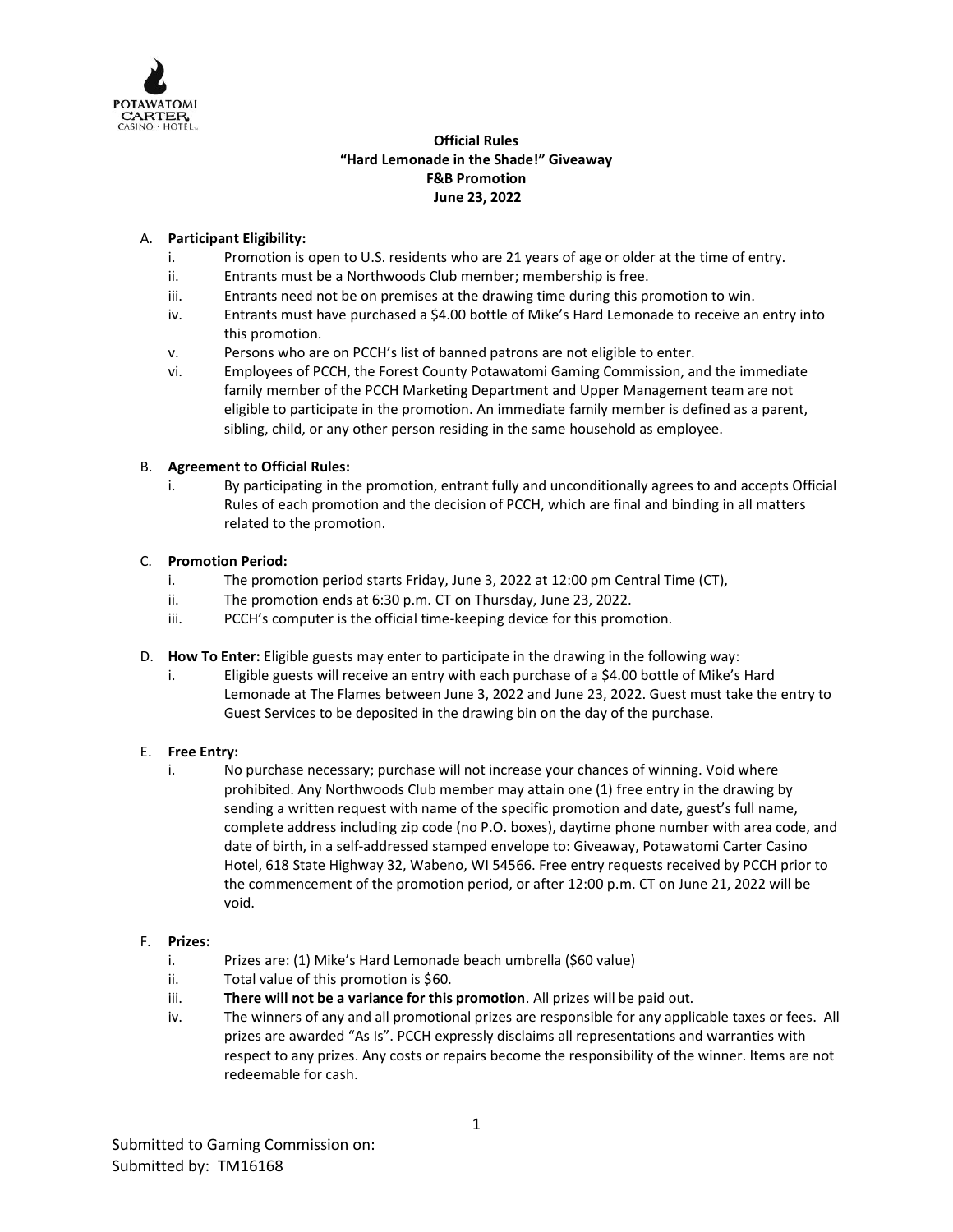

- v. The winners may be required to provide non-expired, government issued photo identification and a Northwoods Club card to claim prize.
- vi. All necessary tax documents must be completed before prize is awarded.

#### G. **Drawing and Notification**:

- i. One (**1**) name will be drawn at the VIP booth at 6:30 pm on Thursday, June 23, 2022 to win the umbrella.
- ii. **Entries will be issued until ten minutes (6:20 pm) before the last posted drawing time. All entries must be in the bin one (1) minute prior to the posted ending time of the promotion, (6:29pm).**

1. There will be one (1) bin for this promotion.

- iii. Odds of winning will be determined by the number of entries in the bin at the time of the drawing.
- iv. A Marketing team member will verify the selected winner meets the criteria of the drawing before the name is announced over the PA system.
- v. Winners need not be present at the time of the drawing.
- vi. Winners will have five (5) minutes to make their presence known at the VIP booth to claim their prize. If the winner is not on premises, every feasible attempt will be made to contact the winner as soon as possible. If the winner is unable to be contacted within three (3) days of the drawing, the winner will forfeit the prize and a new winner will be drawn.
- vii. Once winner has been contacted, they will have one week (seven (7) days) to claim the prize in person or winner forfeits the prize and a new winner will be drawn.
- viii. There is a limit of one (1) win per person.
- ix. Drawing bin will remain closed until selected winner has been verified.
- x. *Management has the right to alter or cancel a promotion at any time.*

#### H. **Prize Acceptance/Restrictions:**

- i. Potential winners must comply with all terms and conditions of these Official Rules and winning is contingent upon fulfilling all requirements.
- ii. The winners will be required to provide a non-expired, government issued photo identification and a Northwoods Club card to claim prize.
- iii. Prizes are not transferrable or assignable.
- iv. No substitution allowed except by PCCH, who may substitute a prize of equal or greater value if advertised prizes become unavailable.
- v. If a potential winner(s) cannot be contacted or fails to sign the required documents within the required time period, they forfeit the prize.

#### I. **Release/Publicity/Use of Personal Information:**

i. Winners will be asked to allow use of his/her name and likeness for promotions/advertising purposes and that if such a request is granted, that an additional waiver must be filled out.

#### J. **General Conditions:**

- i. In the event the operation, security or administration of the promotion is impaired in any way for any reason, including, but not limited to, fraud, technical failures, regularly scheduled maintenance, virus, or other technical problem, PCCH reserves all rights, in its sole discretion, may:
	- 1. Suspend the Promotional Event to address the impairment and then resume the Promotional Event in a manner that best conforms to the spirit of these Official Rules.
	- 2. Cancel the Promotional Event and award the prizes in a random drawing among all eligible entries received up to the time of the impairment.